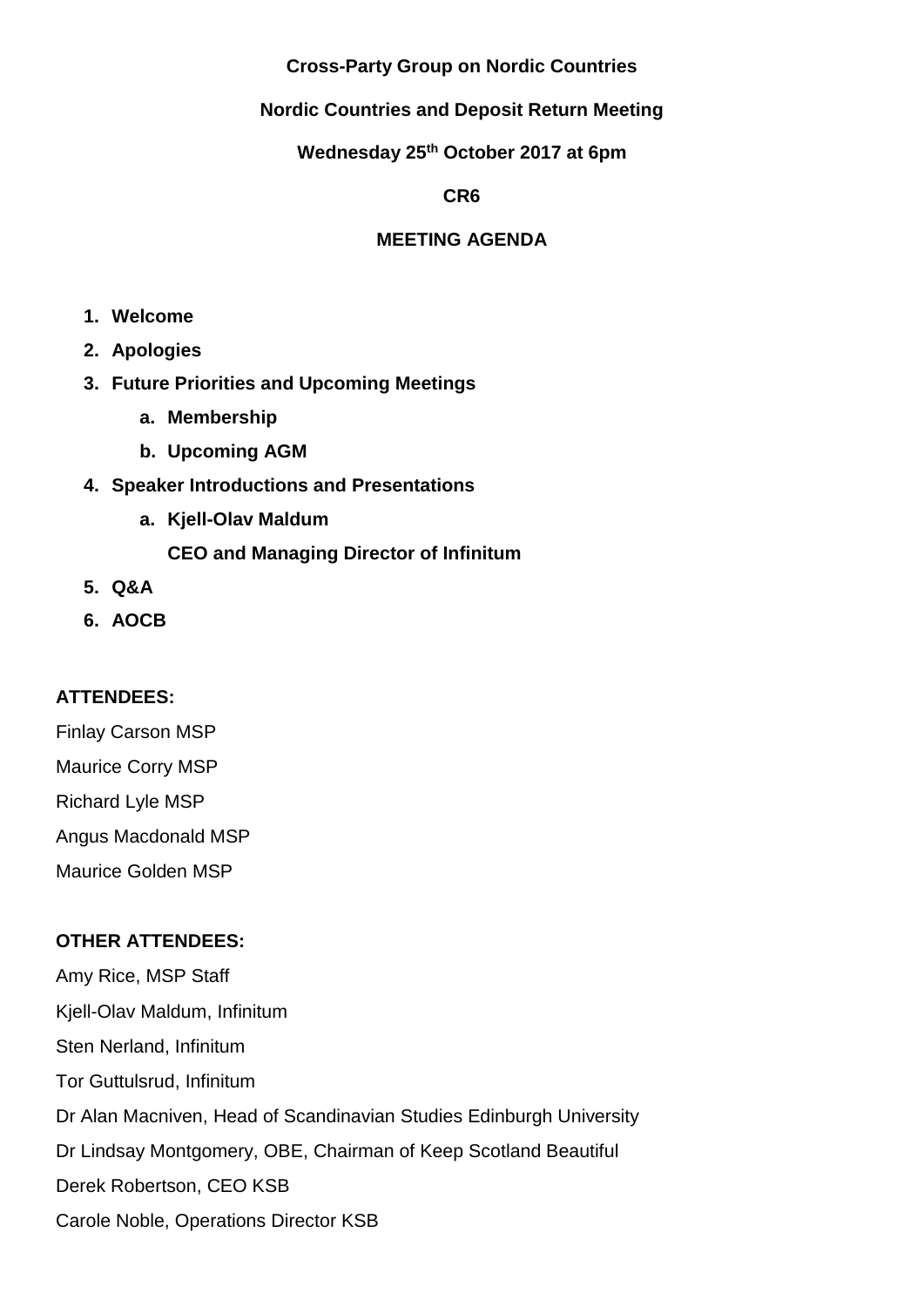James Mackenzie, Have You Got the Bottle Jenni Hume, Have You Got the Bottle Catherine Gemmell, Marine Conservation Society Nick Brown, Coca-Cola Nathan Burrough, Director Bon Accord Soft Drinks James Dempsey, Eyeball Brewing Campbell Evans, Atholl Crescent Consultants Ltd Jim Maitland, South Lanarkshire Council Mo Razzaq, South Lanarkshire Council Kieran Kelly, South Lanarkshire Council Mohammed Razzaq, South Lanarkshire Council Asif Khan, South Lanarkshire Council Stuart Forbes, RSPB Scotland

## **MEETING MINUTES**

### **1. Welcome**

#### 1.A Welcome

Maurice Golden MSP welcomed attendees and speakers, and outlined purpose of meeting and the wider agenda of the group.

#### **2. Apologies – None received**

#### **3. Future Priorities and Upcoming Meetings**

#### **a. Membership**

Call for increased membership. Maurice Golden MSP notified group to expect an email regarding membership in the coming weeks.

### **b. Upcoming AGM**

Maurice Golden MSP highlighted plans for an AGM meeting in December and the possibility of celebrating Finnish Independence with the Deputy Ambassador during her visit.

### **4. Speaker Introductions and Presentations**

Speaker introduction and presentation.

### **4A. Kjell-Olav Maldum, CEO Infinitum**

Presentation lead by Kjell-Olav Maldum outlining the Norwegian deposit return system. Mr Maldum claims Norway has the best deposit return system in the world and is very different from the Danish system. Their target is to collect every bottle but currently deposit rates are at 85%. Infintum is a privately owned company. Kjell-Olav highlights the importance of advertising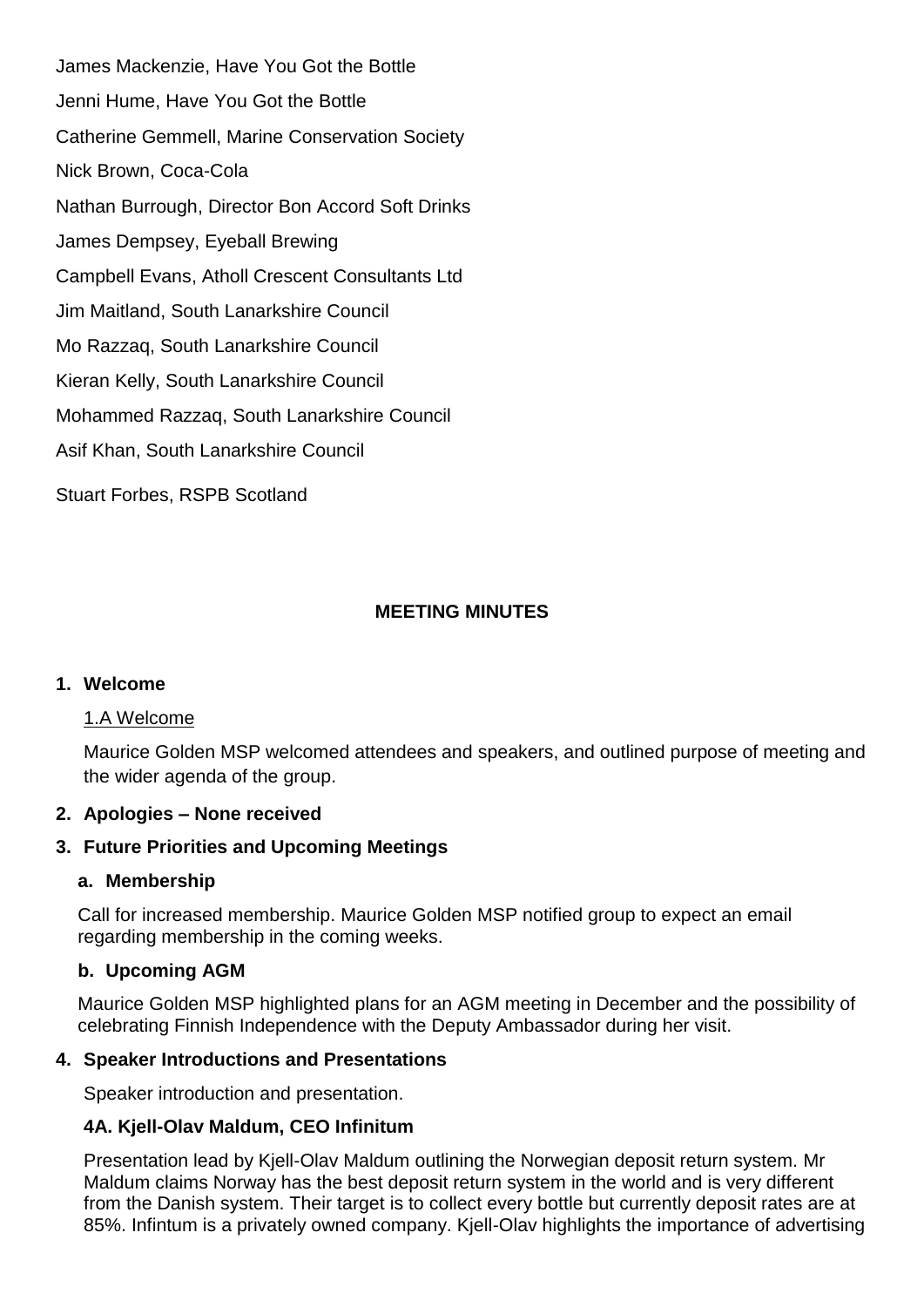and PR, particularly among young people. Furthermore, he noted the importance of accessibility, noting the success of collection points in parks and other public areas. In Norway, all sizes of businesses are involved (including corner shops). His presentation included a video campaign (TV ad) which was highly effective in convincing young people of the merits of deposit return. As CEO of Infinitum, Kjell-Olav has overseen the design, creation and implementation of deposit return in Norway. He outlined the challenges both general and specific to Norway, as well as their resolutions and suggestions. Specifically, Kjell-Olav stressed the point that it works better to exclude VAT from the price of products for deposit, and in essence avoid a 'environment tax.' Pointed to examples of XXX country who include VAT. Average price per for a collection machine is £19,000.

## **7. Q&A**

Q. Does deposit return increase journeys made to shops and therefore increase carbon footprint?

A. Infinitum argues deposit return is carbon neutral as consumers deposit in tandem with grocery shopping. Consumers typically wait to return bottles when grocery shopping anyway. This is why accessibility is important.

Q. How does shop make money?

A. Handling fee. Deposit additional to cost, not included. No VAT.

Q. Will this negatively impact existing local council recycling contracts?

A. Already considerable inefficiencies in local recycling contracts – separate issue. Councils often locked into contracts but not collecting anything.

Q. Given the upfront expense of deposit return machines, are payments spread for small retailers?

A. Machines can be rented but maintenance is covered by handling fee. £19,000 average cost in Norway. Norway has model of lots of medium size shops but only 2 large shops.

Q. Is contamination a problem?

A. Minimal in Norway. Helped by the use of bags so bottles are not loose during collection.

Q. Typical set-up costs.

A. Handling fees.

Q. Do deposit return machines increase or decrease foot fall in local / small shops?

A. Important issue to tackle – needs to be addressed in Scotland to make sure not to drive consumers to larger retailers.

# **8. AOCB**